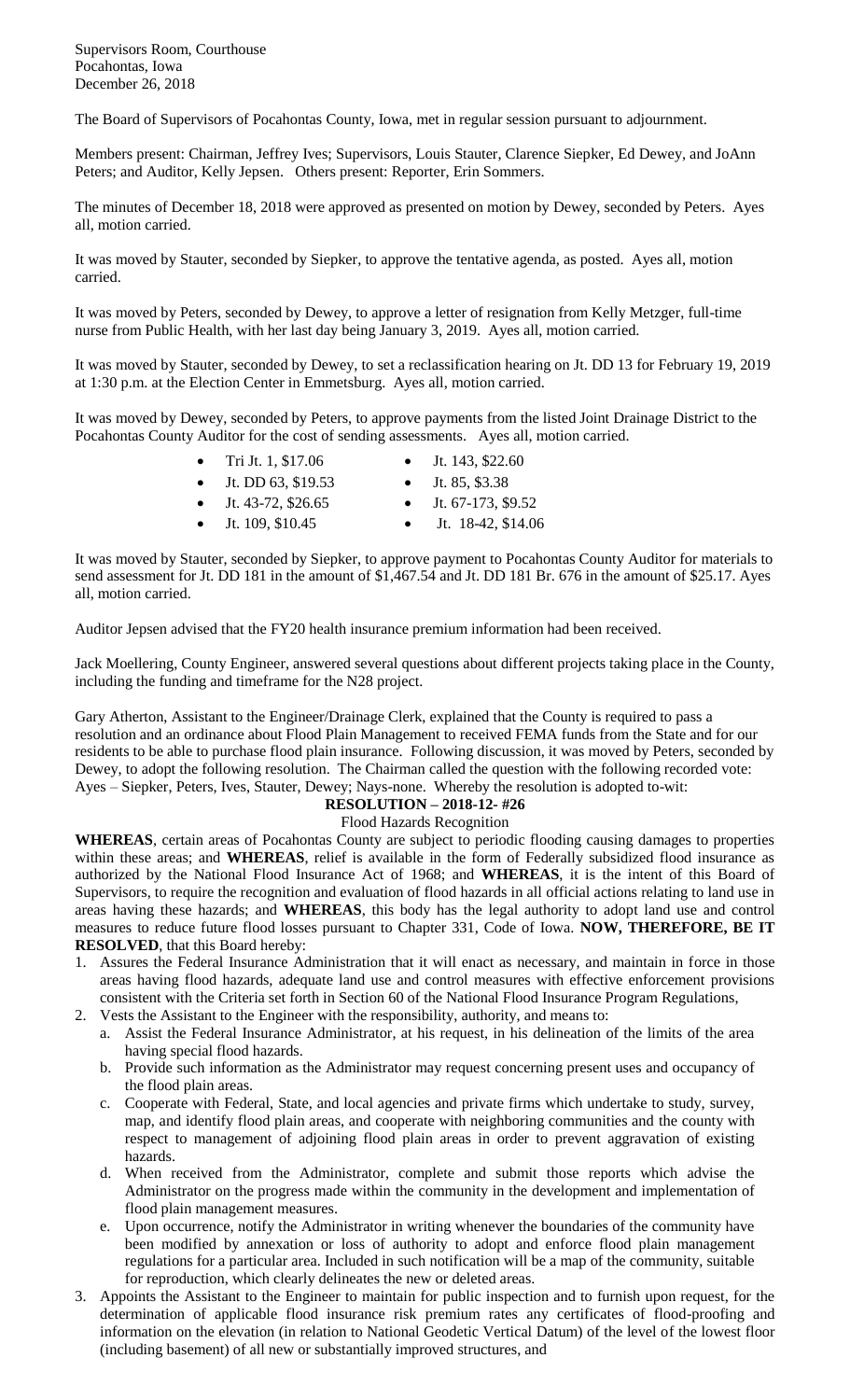4. Agrees to take such other official action as may be reasonably necessary to carry out the objectives of the program.

| The following claims were audited and allowed: |                                   |                    |                              |
|------------------------------------------------|-----------------------------------|--------------------|------------------------------|
| Ability Network                                | Services                          | 9.16               | 1                            |
| Access Systems Leasing<br>Henry Adkins         | Copier exp<br>Maint               | 184.36<br>3000.00  | $\mathbf{1}$<br>$\mathbf{1}$ |
| Henry Adkins                                   | Software Lic                      | 4290.00            | 1                            |
| Adv Systems                                    | Copier Exp                        | 167.71             | $\mathbf{1}$                 |
| E Ahlrichs                                     | Mileage                           | 271.41             | $\mathbf{1}$                 |
| Sheila Akridge                                 | Services                          | 120.00             | $\mathbf{1}$                 |
| Alliant Energy                                 | Utilities                         | 376.80             | $\mathbf{1}$                 |
| AP Air Inc                                     | Parts                             | 67.00              | $\mathbf{1}$                 |
| G Atherton<br>Bauer Built                      | Phone/Mileage REMB<br>Tires/Parts | 251.49<br>1673.56  | $\mathbf{1}$<br>$\mathbf{1}$ |
| N Betten                                       | Mileage                           | 245.25             | $\mathbf{1}$                 |
| <b>B</b> H Energy                              | qas/Pocahontas                    | 1220.97            | $\mathbf{1}$                 |
| B H Energy                                     | Gas                               | 741.56             | $\overline{c}$               |
| Bob Barker Co                                  | Jail Supplies                     | 152.28             | $\mathbf{1}$                 |
| BV Co EMA                                      | Training                          | 35.00              | $\mathbf{1}$                 |
| Canon Financial Services, Inc                  | Copier Exp                        | 175.07             | $\overline{4}$               |
| S Cash                                         | Mileage                           | 128.62             | $\mathbf{1}$                 |
| Century Link                                   | Phone                             | 303.78             | $\mathbf{1}$<br>$\mathbf{1}$ |
| CenturyLink<br>Charm-Tex                       | Phone<br>Jail Supplies            | 60.30<br>63.90     | $\mathbf{1}$                 |
| D Cirks                                        | Phone REIM                        | 136.00             | $\mathbf{1}$                 |
| CFR                                            | Contribution                      | 3488.20            | $\mathbf{1}$                 |
| J Conlin                                       | Cell Phone                        | 75.00              | $\mathbf{1}$                 |
| J Conlin                                       | Mileage                           | 377.48             | $\mathbf{1}$                 |
| Cottonwood Co Sheriff's Office                 | Services                          | 50.00              | $\mathbf{1}$                 |
| Counsel                                        | final copies/old copier/E         | 208.37             | $1\,$                        |
| Counsel<br>Counsel                             | Copier Exp<br>Printer contract    | 226.74<br>81.88    | 3<br>$\mathbf{1}$            |
| B Dahl                                         | Cell phone                        | 75.00              | $\mathbf{1}$                 |
| Des Moine Stamp                                | Ink pads                          | 187.95             | $\mathbf{1}$                 |
| District A Homecare Directors                  | Dues                              | 15.00              | 1                            |
| Hailey D Douglas                               | Mileage                           | 103.55             | 1                            |
| Electronic Eng                                 | Battery                           | 55.00              | $\mathbf{1}$                 |
| Farm & Home                                    | Supplies                          | 22.94              | 1                            |
| D Ferguson                                     | Cell phone                        | 75.00              | $\mathbf{1}$                 |
| T Flaherty                                     | Well Closure<br>Janitorial        | 290.08             | $\mathbf{1}$<br>$\mathbf{1}$ |
| Genesis<br>Gilmore City                        | Utilities                         | 750.00<br>205.39   | $\mathbf{1}$                 |
| City-Havelock                                  | RUT/FTM Havelock                  | 752.59             | $\mathbf{1}$                 |
| Healthcare First                               | Services                          | 99.75              | 1                            |
| Hannah G Hubbell                               | Cell phone                        | 75.00              | $\mathbf{1}$                 |
| <b>IDLS</b>                                    | Boiler Inspect                    | 40.00              | $\mathbf{1}$                 |
| IDDA                                           | Meeting Regist                    | 120.00             | $\mathbf{1}$                 |
| IA Lakes Elec                                  | Electricity                       | 347.00             | 1                            |
| IA Lakes Elec<br>IA SOS                        | Utilities<br>Notary Renewal       | 59.00<br>30.00     | <sup>1</sup><br>1            |
| K Jepsen                                       | CH Supplies                       | 26.44              | $\mathbf{1}$                 |
| Jim Hawk Truck                                 | parts                             | 336.57             | 1                            |
| Johnston Auto                                  | Supplies                          | 504.48             | 1                            |
| House of Print                                 | Forms                             | 149.75             | 1                            |
| Machine Shop                                   | hose ends/nuts                    | 211.22             | $\mathbf{1}$                 |
| Machine Shop                                   | welding supplies                  | 179.26             | $\mathbf{1}$                 |
| Machine Shop                                   | Supplies, Equip Maint             | 702.59             | $\mathbf{1}$                 |
| Mangold Environ<br>Martin Marietta             | Water Tests<br>rd stone           | 110.25<br>15008.35 | 1<br>$\mathbf{1}$            |
| Martin Marietta                                | Road Aggregate                    | 159.25             | 1                            |
| K Metzger                                      | Cell Phone                        | 75.00              | 1                            |
| MidAmeri Energy                                | Electricity                       | 44.62              | 1                            |
| MidAmeri Energy                                | Palmer elec                       | 71.85              | $\mathbf{1}$                 |
| MidAmeri Energy                                | Palmer int lts                    | 65.05              | $\mathbf{1}$                 |
| Midwest Contracting, LLC                       | 35/36 Cedar/bridge culver         | 184403.42          | $\mathbf{1}$                 |
| J Moellering                                   | engr. conf parking                | 37.08<br>69.76     | $\mathbf{1}$<br>$\mathbf{1}$ |
| Megan S Myers<br>Myron Corp                    | Mileage<br>Supplies               | 325.14             | $\mathbf{1}$                 |
| Patricia Nelson                                | Services                          | 107.68             | $\mathbf{1}$                 |
| NENA: 911                                      | Dues                              | 142.00             | $\mathbf{1}$                 |
| NW IA Youth Emerg                              | Shelter Ser                       | 5297.50            | 2                            |
| Office Elements                                | Offc Supp                         | 60.91              | $\mathbf{1}$                 |
| Office Elements                                | Supplies                          | 330.88             | $\mathbf{1}$                 |
| Overhead Door                                  | Repairs                           | 604.21             | $\mathbf{1}$                 |
| City-Palmer                                    | RUT/FTM Palmer                    | 2241.57            | $\mathbf{1}$<br>$\mathbf{1}$ |
| J Peters<br>C Peterson                         | Mileage<br>Supplies               | 201.65<br>41.58    | $\mathbf{1}$                 |
| Pitney Bowes                                   | Postage meter                     | 152.04             | $\mathbf{1}$                 |
| PJ Greufe                                      | Services                          | 1500.00            | $\mathbf{1}$                 |
| City-Plover                                    | RUT/FTM Plover                    | 1342.69            | $\mathbf{1}$                 |
| Po Co Home Care                                | Services                          | 18684.50           | 3                            |
| Po Co Solid Waste                              | Garbage                           | 32.00              | $\mathbf{1}$                 |
| Po Co Solid Waste<br>POC Network               | Rural Waste<br>Services           | 9945.06<br>79.50   | $\mathbf{1}$<br>1            |
| Poca Comm Hospital                             | Jail Meals                        | 3087.00            | $\mathbf{1}$                 |
| Poca Ford                                      | Vehicle Maint                     | 77.83              | $\mathbf{1}$                 |
| Poca Ford                                      | 2019 Ford F350                    | 33854.00           | 2                            |
| Poca St Bank                                   | Rent                              | 400.00             | $\mathbf{1}$                 |
| Powers Funeral                                 | Autopsy Ser                       | 2295.00            | $\mathbf{1}$                 |
| Pro Co-Op                                      | Fuel                              | 2175.13            | $\mathbf{1}$                 |
| Pro Co-Op<br>Rees Truck                        | Repairs<br>Parts                  | 87.00<br>187.66    | $\mathbf{1}$<br>$\mathbf{1}$ |
| S Richardson                                   | Cell Phone                        | 75.00              | $\mathbf{1}$                 |
| V Ricklefs                                     | Mileage                           | 116.09             | $\mathbf{1}$                 |
| City-Rolfe                                     | Utilities                         | 334.18             | 1                            |
| Schafer Trucking                               | trucking/icing sand               | 7672.20            | $\mathbf{1}$                 |
| Genesis                                        | Services                          | 41.68              | <sup>1</sup>                 |
| Schumacker Elev.                               | Services                          | 4000.80            | 1                            |
| K Simacek<br>Solutions                         | Mileage<br>Supplies               | 58.86<br>65.50     | 1<br>$\mathbf{1}$            |
| Sports Rehab                                   | Services                          | 879.69             | $\mathbf{1}$                 |
| Staples                                        | Supplies                          | 325.98             | $\mathbf 1$                  |